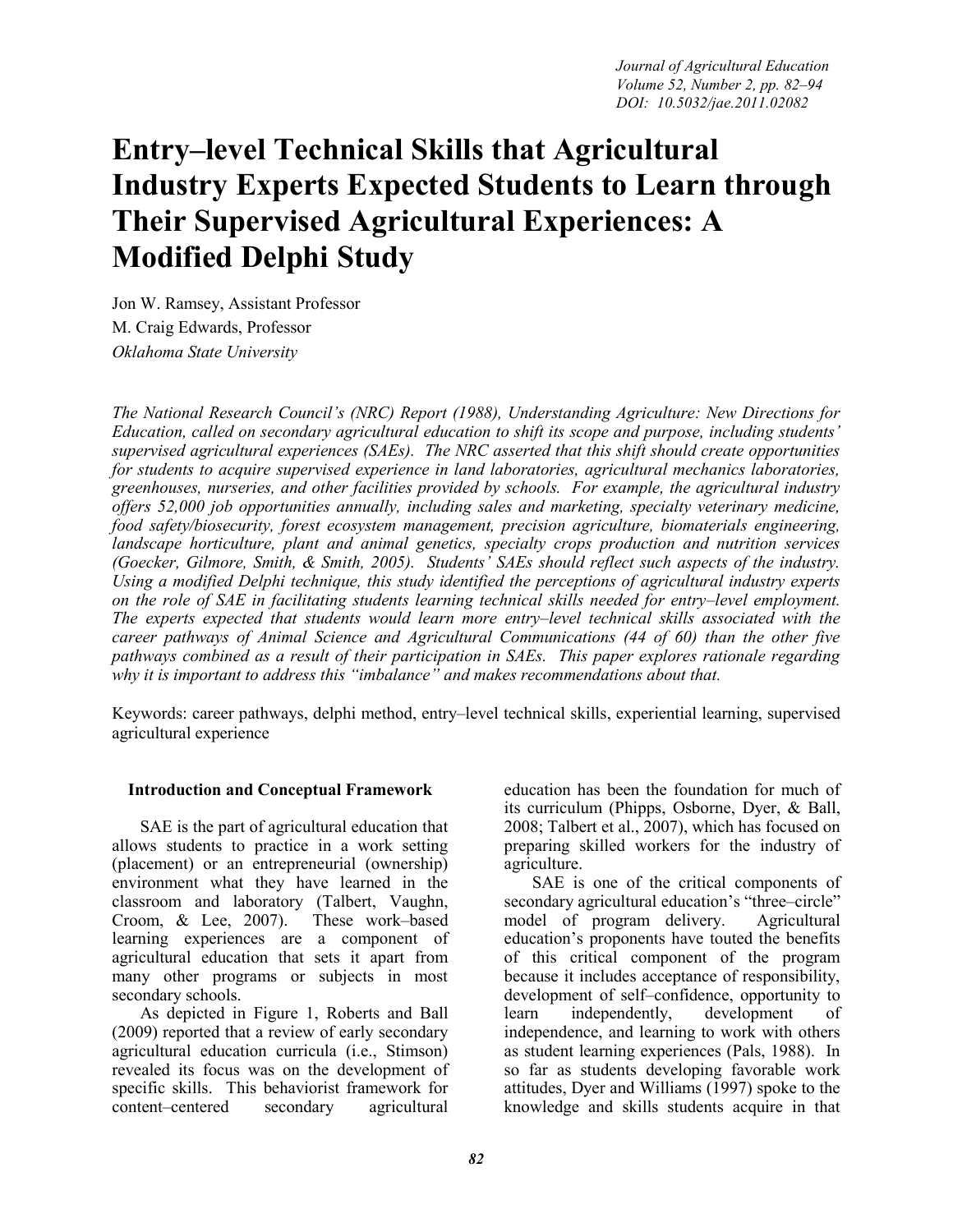regard through SAE placement opportunities particularly.



*Figure 1.* A content–based model for teaching agriculture (Used with permission from Roberts & Ball, 2009)

The abovementioned content–based model of teaching agriculture would resonate with the early proponents of vocational education. Stimson's project method of teaching and Prosser's focus on industry specific training can be found in both the "industry–validated curricula" and the emphasis placed on "agricultural instruction and skill acquisition" (Roberts & Ball, 2009, p. 84). Regarding a model of secondary agricultural education that focuses on the "melding" or integrating of classroom and laboratory instruction, youth development, and experiential learning, an observer can identify easily the opportunity for students acquiring skills through their supervised agricultural experiences.

However, the decline in delivery of this facet of the model (Baggett–Harlin & Weeks, 2000; Dyer & Osborne, 1995; Rayfield & Wilson, 2009; Steele, 1997) has implications regarding agricultural education's role in the preparation of students for entry–level positions in the agricultural industry. For example, the skills being learned may not be congruent with today's agricultural industry standards. This discrepancy may be contributing to a decline in students participating in SAEs. However, little is known about reasons for that decline, especially from an empirical perspective.

Today's workplace reflects the many changes that occurred during the last century, from emergence of the information age to the shift to a global economy; accordingly, the workplace requires a different set of skills (Ruffing, 2006). The career cluster Agriculture, Food and Natural Resources (AFNR) consists of seven career pathways that can be used to facilitate students acquiring the skills needed for entry–level employment in the 21st century (Oklahoma Department of Career and<br>Technology Education [ODCTE], 2009; Technology Education [ODCTE], 2009;<br>Ruffing 2006). Federal lawmakers, through Federal lawmakers, through authorization of Perkins IV legislation, called for the development of "programs of study" at both secondary and post–secondary levels that would be aligned with industry–recognized standards (Carl D. Perkins Career and Technical Education Improvement Act of 2006, p. 683). These "career pathways are programs of academic and technical study that integrate classroom and real–world learning organized around industry" (Hoachlander, 2008, p. 23). This study focused on the SAE component of secondary agricultural education and its potential for facilitating students learning entry–level technical skills associated with the career pathways of the AFNR career cluster. However, if a primary purpose of secondary agricultural education is to prepare students for entry–level employment in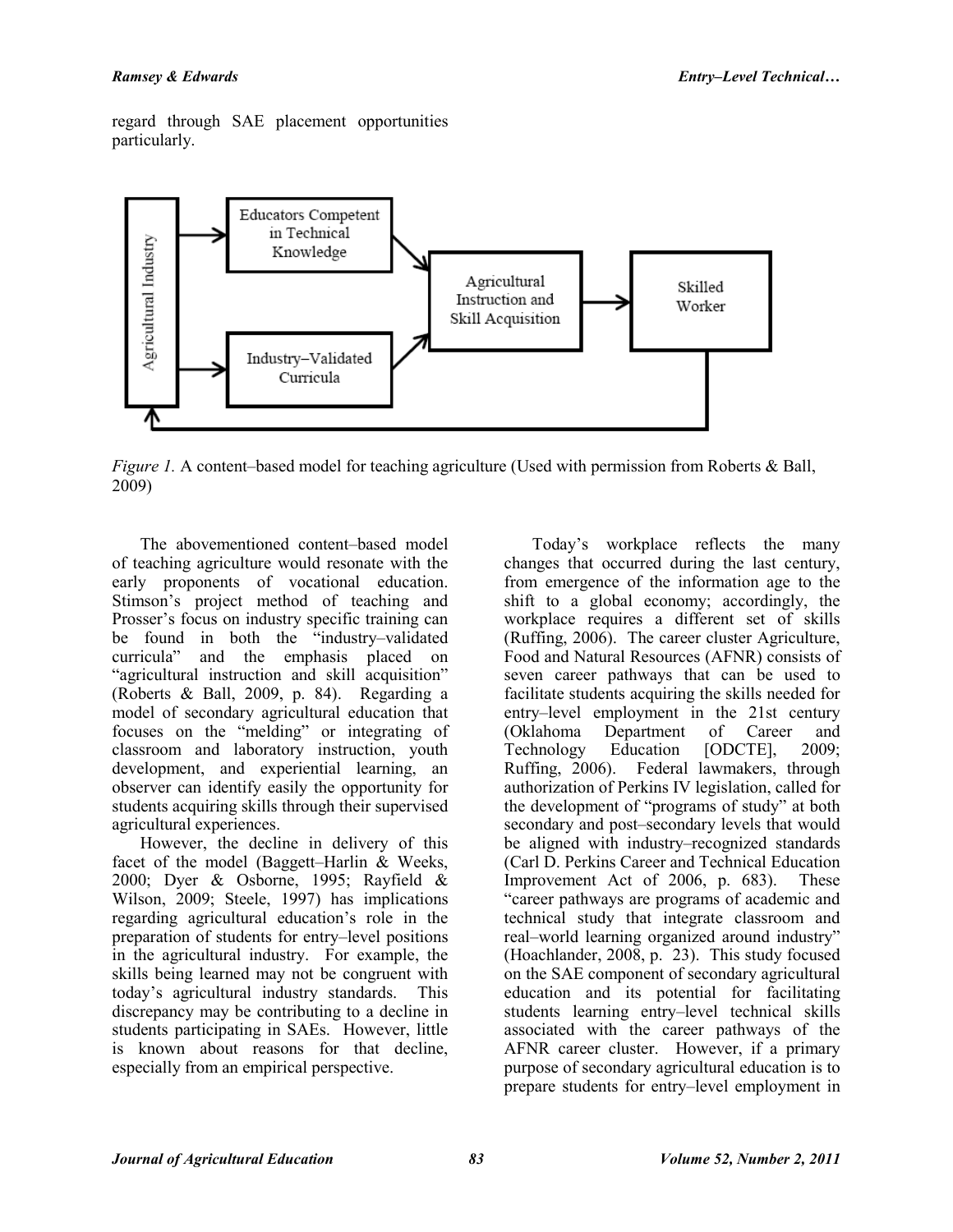the agricultural industry (Phipps et al., 2008), what is known about the views of individuals who may employ the programs' graduates, especially regarding the role of students' SAEs and their job preparedness?

#### **Purpose and Objectives**

The purpose of this study was to describe the perceptions of a select group of agricultural professionals regarding the entry–level technical skills they expected students to learn through their participation in the SAE component of secondary agricultural education in Oklahoma. A modified Delphi technique was used to achieve this purpose. The following objectives guided the study: (a) describe selected personal and professional characteristics of agricultural industry experts who comprised the study's Delphi panel; (b) describe the perceptions of panelists regarding the SAE component of the secondary agricultural education model as related to the technical skill acquisition of students preparing for entry–level positions in the agricultural industry in Oklahoma, using the seven career pathways as an exploratory framework; and (c) suggest career pathways in which students should learn entry–level skills through participation in SAEs such that their job preparedness on entering the agricultural industry in Oklahoma is enhanced. Accordingly, Roberts and Ball's (2009) content– based model for teaching agriculture would be explored regarding its relevance to students' **SAEs**.

## **Methods and Procedures**

This was a descriptive study that employed a survey research design using the Delphi technique (Sackman, 1975). The Delphi technique is a widely accepted method for achieving convergence of opinion concerning real–world knowledge solicited from experts on certain topic areas (Hsu & Sandford, 2007). Linstone and Turoff (1975) characterized the Delphi technique as a communication process structured to produce a detailed examination of a topic/problem and discussion from the participating group (i.e., expert panel), but not one that forces a quick compromise. The purpose of the Delphi technique is to gather responses from an expert panel or panels and

combine the responses into one useful statement or position (Stitt–Gohdes & Crews, 2004).

A review of the *Journal of Agricultural Education* from 2000 to 2006 revealed eight studies that relied on the Delphi technique to evaluate a variety of topics of importance to agricultural education researchers. To that end, the Delphi technique has been accorded a reasonable degree of acceptance; e.g., the technique has been used in the area of curriculum planning and the identification of personal qualities of student leaders (Martin & Frick, 1998). Regarding SAE, Camp, Clarke and Fallon (2000) used the Delphi technique to examine the efficacy and structure of SAE for the 21st century.

Purposeful sampling was used to select members for the study's expert panel. Creswell (2005) defined purposeful sampling as "a qualitative sampling procedure in which researchers intentionally select individuals and sites to learn or understand the central phenomenon" (p. 359). The Delphi method allows for development of consensus on a number of issues without face–to–face confrontation (Helmer, 1966). For this study, a panel of experts, representing the agricultural industry in Oklahoma, was used.

The panel was comprised of experts (*i.e.*, panelists) representing agricultural cooperatives, livestock production, livestock marketing, small grain production, small grain marketing, as well as other ancillary agribusiness entities in Oklahoma. All panelists were familiar with the entry–level technical skills expected for their sector of the agricultural industry. They either were or had been responsible for hiring entry– level employees. In addition, selected panelists were business and industry sponsors of the Oklahoma FFA Proficiency Award program. So, the panel included representatives of commodity groups as well as other agricultural sector leaders who represented the seven career pathways for agricultural education in Oklahoma (Table 1).

The career pathways for AFNR (referred to as Agricultural Education in Oklahoma) include (a) Food Products and Processing (FPP), (b) Plant and Soil Science (PSS), (c) Animal Science (ANSI), (d) Agricultural Power, Structures and Technology (APST), (e) Agribusiness and Management (AGBMGT), (f) Agricultural Communications (AGCM), and (g)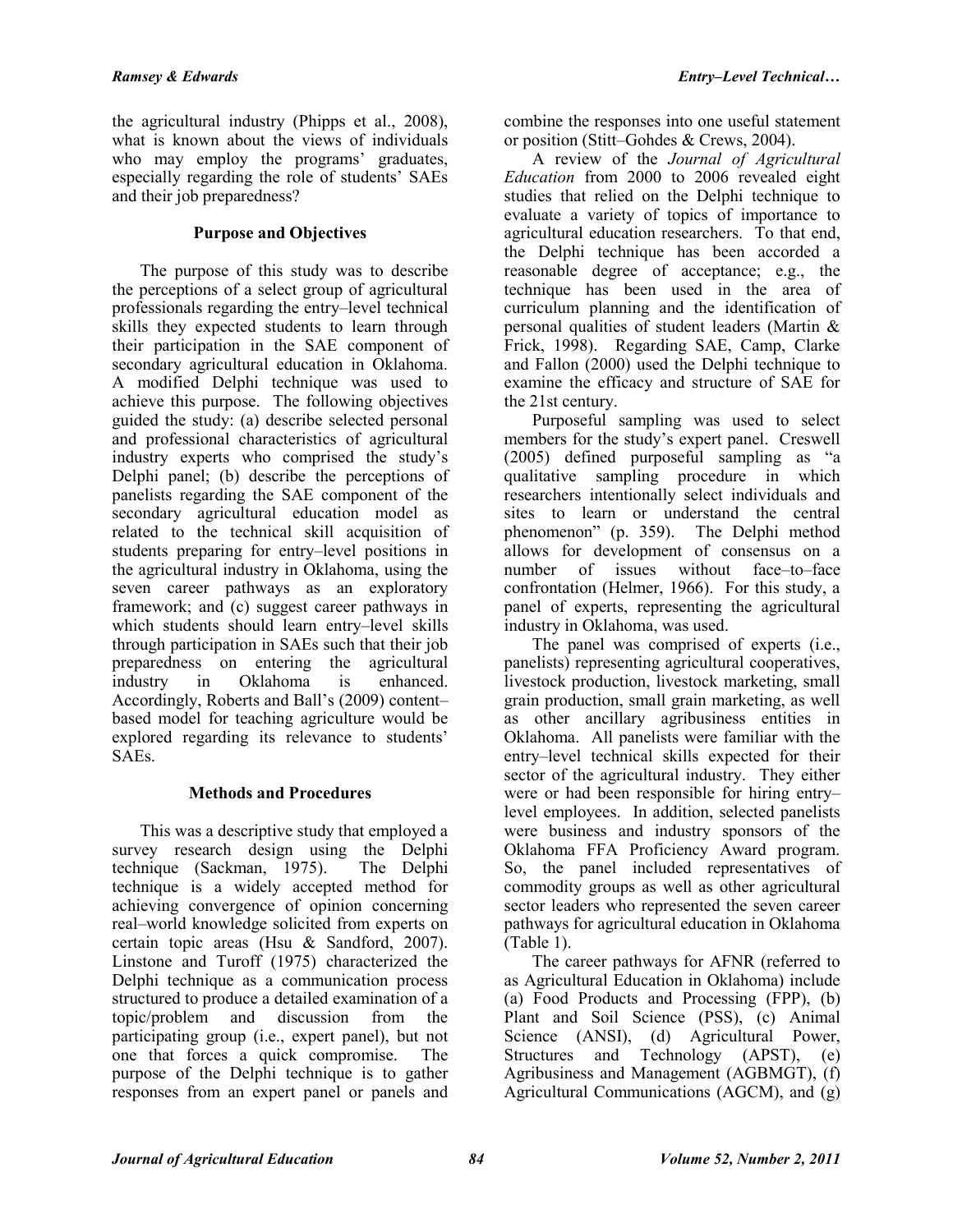describing their personal characteristics and experiences related to SAE (or similar activities); to that end, objective one sought to provide a descriptive "profile" of the expert

Natural Resources and Environmental Science (NRES) (ODCTE, 2009). In addition to the industry panelists being appropriately representative of the AFNR Career Cluster in Oklahoma, the researchers were interested in

Table 1

*Composition of the Study's Delphi Panel: Agricultural Industry Representation by Career Pathways* 

panel.

| <b>Industry Sectors</b>                 | Career Pathways                               |
|-----------------------------------------|-----------------------------------------------|
| Dairy Production                        | Food Products and Processing                  |
| Creamery (Dairy Processing)             | Food Products and Processing                  |
| Retail Greenhouse                       | Plant and Soil Science                        |
| <b>Small Grain Commodity Group</b>      | Plant and Soil Science                        |
| <b>Livestock Marketing</b>              | Animal Science                                |
| Corporate Swine Farm                    | Animal Science                                |
| <b>Livestock Association</b>            | Animal Science                                |
| <b>Implement Dealership</b>             | Agricultural Power, Structures and Technology |
| <b>Agricultural Lending Association</b> | Agribusiness and Management                   |
| <b>Electric Cooperatives</b>            | <b>Agricultural Communications</b>            |
| Farm Cooperatives                       | <b>Agricultural Communications</b>            |
| Soil and Water Conservation Service     | Natural Resources and Environmental Science   |
|                                         |                                               |

Agricultural education faculty members at Oklahoma State University established both content and face validity for the initial instrument used in this study. One of the original researchers who developed the Delphi technique, i.e., Dalkey (1969), stated that a reliability of .7 or greater could be achieved when the expert panel consisted of 11 or more members. After further use of the Delphi technique, Dalkey, Rourke, Lewis, and Snyder (1972) indicated that a group size of 13 was needed for reliability with a correlation coefficient of .9. Therefore, Dalkey et al. recommended a group size of 12 to 15 panelists. The initial inclusion of 17 industry experts as panelists contributed to the reliability of the multiple round, modified Delphi procedure used in this study.

Selected personal and professional characteristics unique to the panel of experts were collected: gender, age, years of professional experience, and highest educational degree earned. Regarding SAEs (or similar 4–H projects), including particularly their types, intensity of involvement, and panelists' perceptions of benefits to themselves, was also of interest to the researchers. In all, eight items were asked regarding panelists' characteristics. Using the seven career pathways for agricultural education in Oklahoma as a context, panelists

were asked to identify entry–level technical skills that should be learned through student participation in the SAE component of secondary agricultural education. In addition, the following explanatory paragraph was included on the round one instrument.

The Oklahoma Department of Career and Technology Education defines SAE programs as teacher–supervised, individualized, hands–on, student developed projects that give students real–world experience in agriculture and/or agriculture related areas (ODCTE, 2009). The seven career pathways for Oklahoma Agricultural Education include 1) Food Products and Processing, 2) Plant and Soil Science, 3) Animal Science, 4) Agricultural Power, Structures and Technology, 5) Agribusiness and Management, 6) Agricultural Communications, and 7) Natural Resources and Environmental Science. Please, focus only on the career pathways that best fit your area of industry expertise and, please, list as many skills as you can. (Ramsey, 2009, p. 57)

Electronic reminder messages were sent to panelists approximately one week prior to the assigned due date encouraging the return of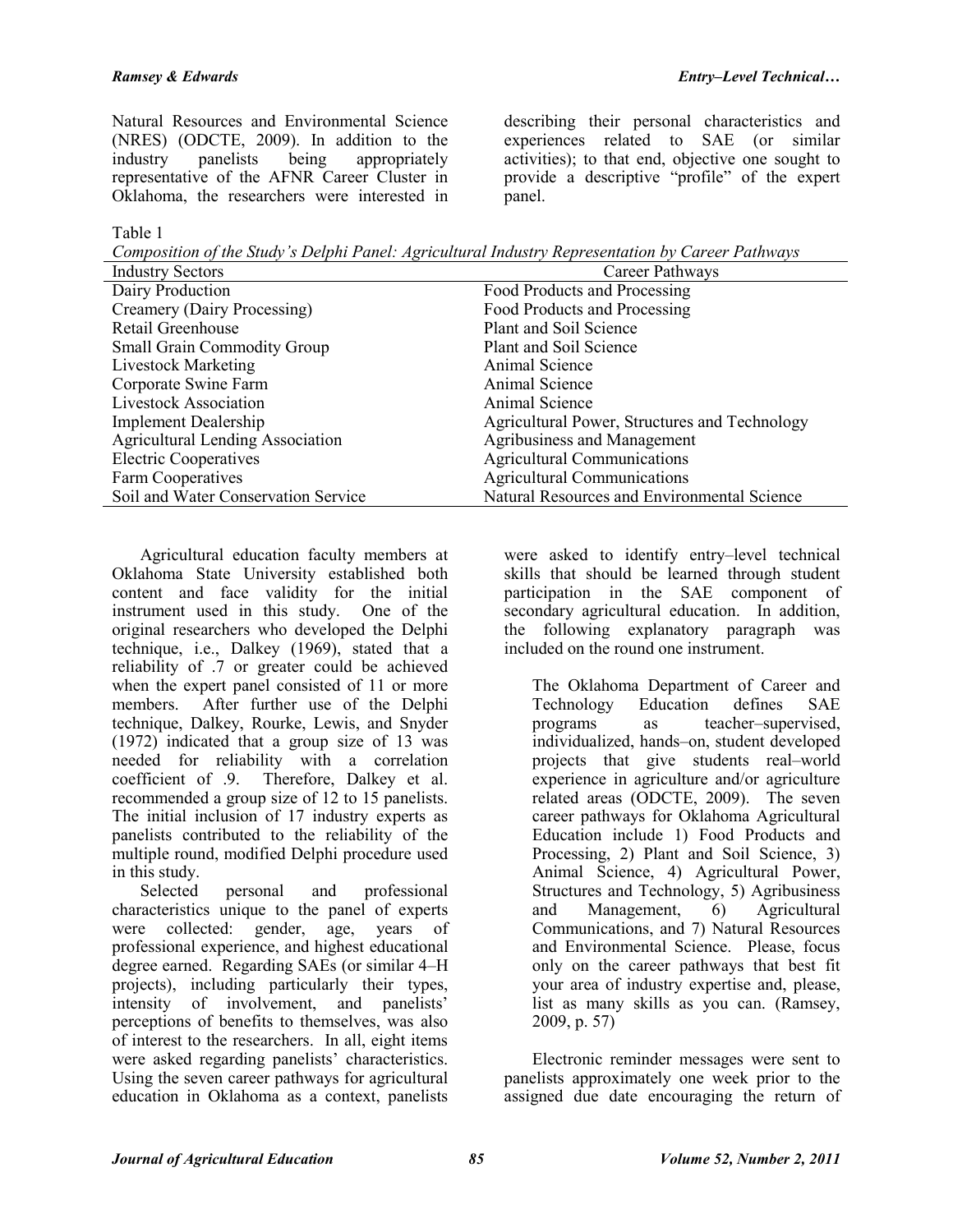round one responses. From round one, 140 statements ( $n = 12$ ; 70.5% response rate) were provided by the Delphi panelists. The researcher analyzed each statement. Similar or duplicate statements (i.e., skills) were combined or eliminated and compound statements were separated (Linstone & Turoff, 2002; Shinn, Wingenbach, Briers, Lindner, & Baker, 2009). From 140 original statements, 105 were retained for presentation to panelists in round two.

#### *Round Two*

The round two instrument asked panelists to rate their level of agreement on the entry–level technical skills retained from round one. All panelists were asked to respond to the 105 statements presented in round two. Panelists were asked to use a six–point response scale to rate the skills: " $1" =$  "Strongly Disagree," " $2" =$ "Disagree," "3" = "Slightly Disagree," "4" = "Slightly Agree," "5" = "Agree," and "6" = "Strongly Agree." Electronic "reminder" Electronic "reminder" messages were sent to panelists approximately one week prior to the assigned due date encouraging the return of round two responses. Twenty–four skills, for which less than 51% of the respondents scored the item a "5" or "6," were removed from further investigation as a result of round two (Hsu & Sandford, 2007; Jenkins, 2009).

## *Round Three*

The panelists were asked to rate their level of agreement for those skills that at least 51% but less than 75% of panelists had selected "Agree" or "Strongly Agree" in round two. The round three instrument included the percentage of panelists who indicated "5" ("Agree") or "6" ("Strongly Agree") for that skill in round two. Electronic "reminder" messages were sent to panelists approximately one week prior to the assigned due date encouraging the return of round three responses. Compared to the previous round, only a slight increase in "consensus of agreement" among the panelists was expected (Anglin, 1991; Dalkey et al., 1972; Jacobs, 1996; Weaver, 1971).

Categorical data, i.e., personal and professional characteristics of the Delphi panelists, were analyzed using frequencies and percentages. For each skill item in rounds two and three, the frequency distribution valid percentage was used to determine if the item

reached consensus (i.e.,  $\geq$  75% of the panelists indicated "Agree" or "Strongly Agree") (Buriak & Shinn, 1989).

#### **Findings**

Of the 12 panelists who completed the round one instrument, 83.4% were male and 16.6% female. Eight of 12 (66.7%) panelists reported their age to be between 20 and 49 years. Four of the 12 (33.4%) panelists reported being 50 years or older. Regarding ethnicity or race, 83.4% of the panelists reported they were Caucasian, and 16.6% were Native American. Two–thirds of the panelists reported a bachelor's degree as the highest degree earned, 25.0% of panelists held a master's degree, and 8.4% reported high school as their highest level of education. All of the panelists indicated "Full–time employment" in agriculture.

Panelists reported a range of participation in agricultural youth organizations. Seventy–five percent indicated involvement in FFA. Other youth organizations in which panelists reported involvement included 4–H (16.7%) and "Other" (e.g., Oklahoma Junior Cattleman's Five or more years of participation was reported by 75.1% of panelists. The remaining panelists reported four, three and two years of participation in an agricultural youth organization. More than 80% of the panelists indicated they were "very involved" in an agricultural youth organization, 8.3% reported "somewhat involved," and 8.3% reported "no involvement."

In addition, more than 80% of panelists indicated participation in an SAE/4–H project; the remainder reported no participation. The SAE/4–H projects in which panelists participated included "exhibited livestock" (83.4%), "worked in an agriculturally related job" (58.3%), "raised livestock" (83.4%), and "raised crops" (50.0%). When asked if their participation in SAE/4–H projects led to entry– level technical skill acquisition, eight of 12 (66.7%) panelists reported "yes" and four (33.3%) indicated "no."

#### *Round One Findings: Entry–level Technical Skills*

The 140 skills provided by agricultural industry experts in round one ranged from "Hygiene" to "Bread Making." The number of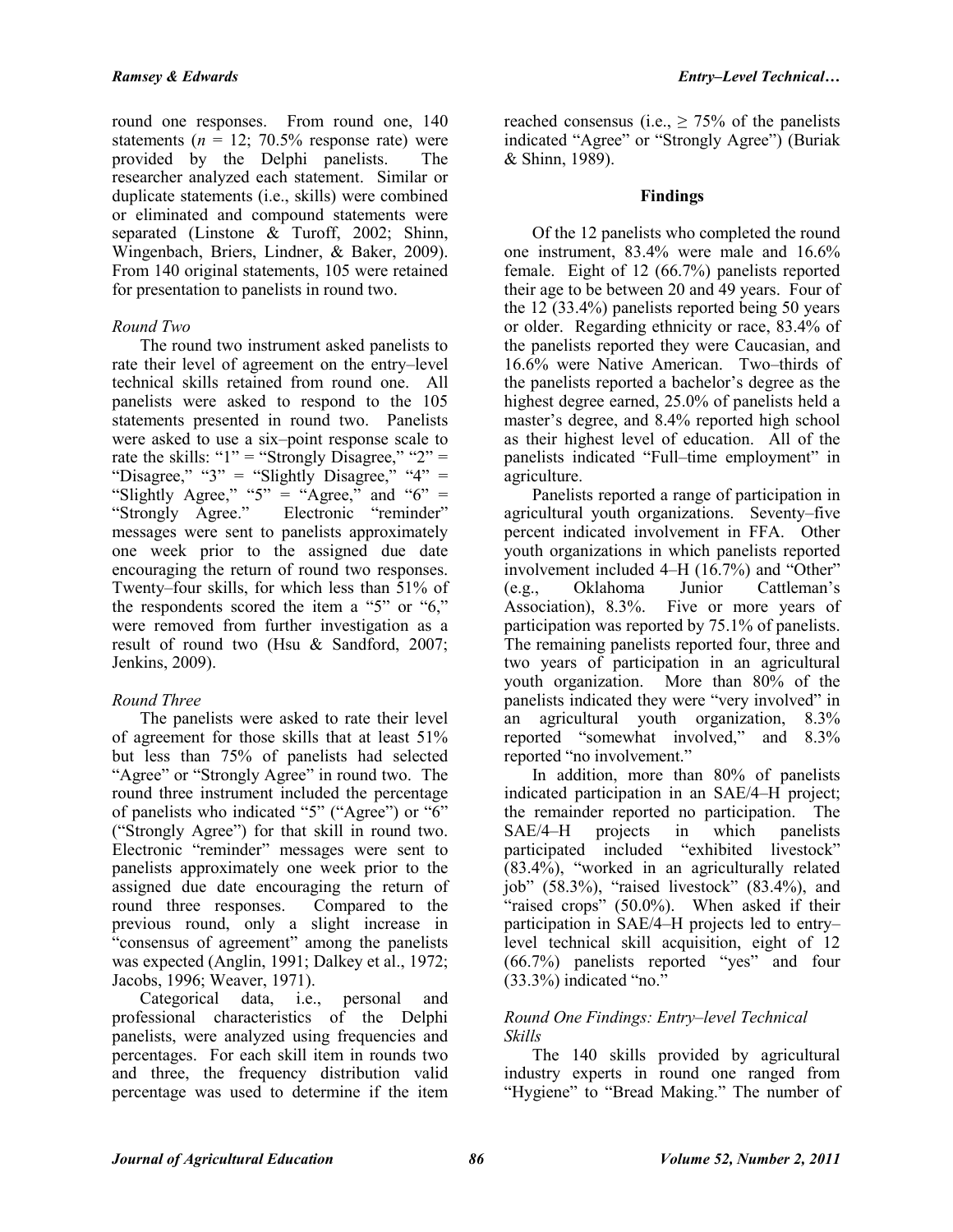skills identified by pathway were Animal Science (ANSI), 37; Agricultural Communications (AGCM), 19; Plant and Soil Science (PSS), 16; Food Products and Processing (FPP), 13; Agricultural Power, Structures and Technology (APST), 12; Agribusiness and Management (AGBMGT), 6; and Natural Resources and Environmental Science (NRES), 2. After removing duplicate items and compound statements (Linstone & Turoff, 2002; Shinn et al., 2009), 105 items were retained for presentation to the panelists in round two.

## *Round Two Findings: Entry–level Technical Skills*

In round two, the panelists were asked to rate their level of agreement on 105 entry–level technical skills. The number of items reaching "consensus of agreement" (i.e.,  $\geq$  75 % indicated "Agree" or "Strongly Agree"), by pathway, were FPP, 2; PSS, 5; ANSI, 29; APST, 2; AGBMGT, 3; and AGCM, 13. No skill items from the NRES pathway reached "consensus of agreement" in round two. In total, 54 of the 105

items reached the level of agreement described as "consensus" *a priori*.

#### *Round Three Findings: Entry–level Technical Skills*

Buriak and Shinn (1989) described the third round of a Delphi study as developing consensus. The panelists were asked to rate their level of agreement on 27 proposed skills that had not reached the established "level of agreement" (i.e.,  $\geq 51\%$  but < 75%) for consensus in round two. Six additional items reached "consensus of agreement" in round three (i.e.,  $> 75\%$  of panelists indicated "Agree" or "Strongly Agree"). By pathway, they were FPP, 1; PSS, 1; ANSI, 2; APST, 2. The remaining skill items failed to reach the established level of agreement for consensus, as established *a priori*. The total number of entry– level technical skills that reached "consensus of agreement" was 60. The distribution of entry– level technical skills by career pathway was AGBMGT, 3; AGCM, 13; ANSI, 31; APST, 4; FPP, 3; PSS, 6 (Table 2).

Table 2

*Entry–level Technical Skills Students Should Learn through Their Participation in SAEs that reached "Consensus of Agreement" after Three Rounds of the Modified Delphi Study (N = 60)*

|                                                             | Career        | $\frac{0}{0}$ |
|-------------------------------------------------------------|---------------|---------------|
| Entry-level Technical Skills*                               | Pathway       | Agreement     |
| <b>Balance</b> sheets                                       | <b>AGBMGT</b> | 92.30         |
| Assets and liabilities                                      | <b>AGBMGT</b> | 84.60         |
| Simple interest                                             | <b>AGBMGT</b> | 84.60         |
| Total Number of Skills for the Pathway                      | 3             |               |
| Dependability                                               | <b>AGCM</b>   | 100.00        |
| Reliability                                                 | <b>AGCM</b>   | 100.00        |
| Trust                                                       | <b>AGCM</b>   | 100.00        |
| Speaking (oral communication)                               | <b>AGCM</b>   | 100.00        |
| Self-motivation                                             | <b>AGCM</b>   | 100.00        |
| Loyalty                                                     | <b>AGCM</b>   | 100.00        |
| Consistency                                                 | <b>AGCM</b>   | 100.00        |
| Determination                                               | <b>AGCM</b>   | 100.00        |
| Confidence                                                  | AGCM          | 100.00        |
| Organization                                                | AGCM          | 100.00        |
| Commitment                                                  | <b>AGCM</b>   | 100.00        |
| Team player                                                 | <b>AGCM</b>   | 84.60         |
| Writing letters to elected, appointed, and career officials | <b>AGCM</b>   | 76.90         |
| Total Number of Skills for the Pathway                      | 13            |               |
| People skills                                               | <b>ANSI</b>   | 100.00        |
| Know proper terminology regarding gender (livestock)        | <b>ANSI</b>   | 100.00        |
| Animal health                                               | <b>ANSI</b>   | 100.00        |
| Basic math                                                  | <b>ANSI</b>   | 100.00        |
|                                                             |               |               |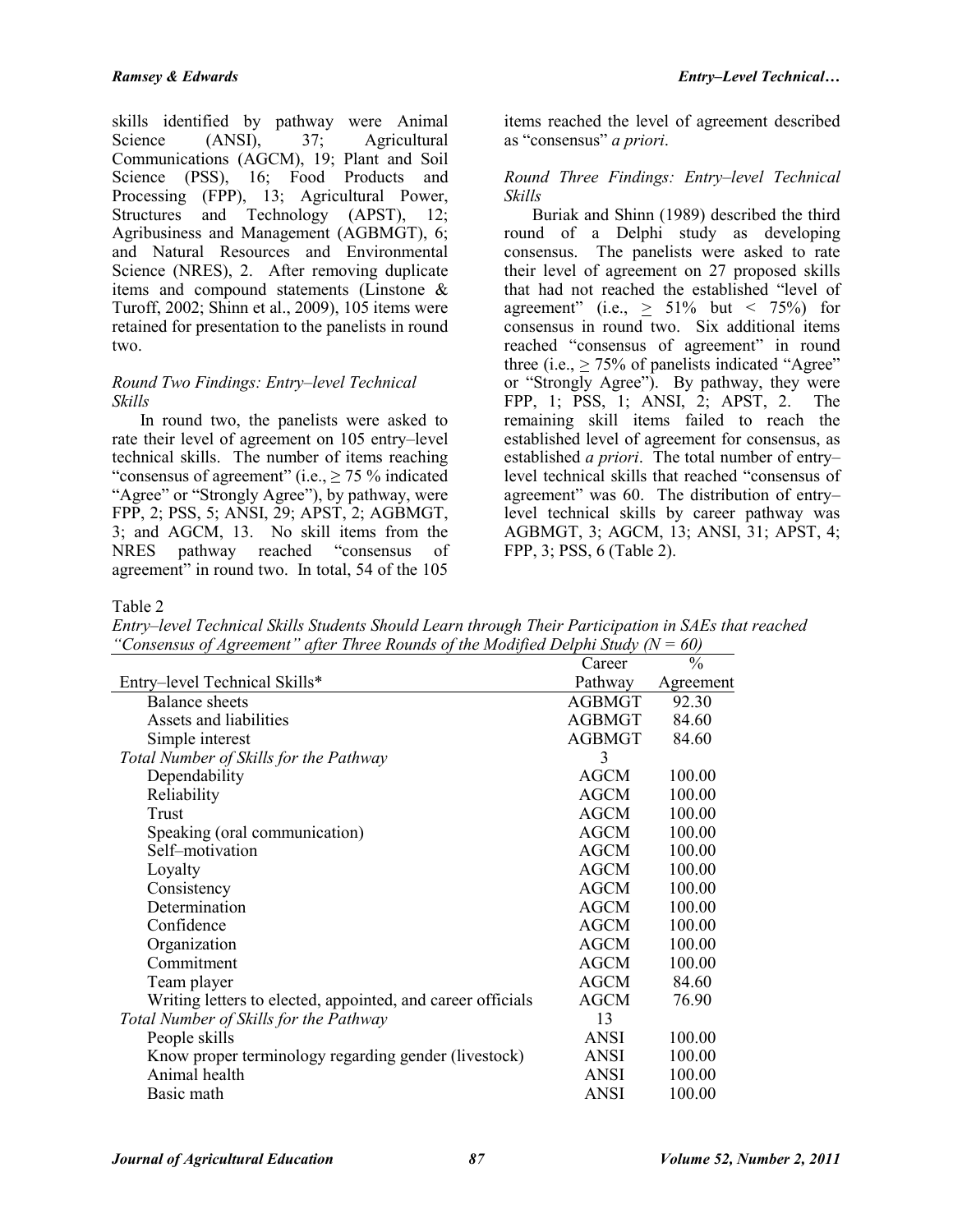|                                               | Career      | $\frac{0}{0}$ |
|-----------------------------------------------|-------------|---------------|
| Entry-level Technical Skills*                 | Pathway     | Agreement     |
| Different classes of livestock                | <b>ANSI</b> | 100.00        |
|                                               |             |               |
| Balancing a checkbook                         | <b>ANSI</b> | 92.30         |
| Basic first aid                               | <b>ANSI</b> | 92.30         |
| Proper vaccination sites                      | <b>ANSI</b> | 92.30         |
| Safety awareness                              | <b>ANSI</b> | 92.30         |
| Basic animal nutrition                        | <b>ANSI</b> | 92.30         |
| Basic livestock anatomy                       | <b>ANSI</b> | 92.30         |
| Marketplace sale trends                       | <b>ANSI</b> | 92.30         |
| Birthing assistance                           | <b>ANSI</b> | 92.30         |
| State regulations (regarding agriculture)     | <b>ANSI</b> | 84.60         |
| Handling (livestock)                          | <b>ANSI</b> | 84.60         |
| <b>Budgets</b>                                | <b>ANSI</b> | 84.60         |
| Species of livestock                          | <b>ANSI</b> | 84.60         |
| Vaccination of animals                        | <b>ANSI</b> | 84.60         |
| Inventory                                     | <b>ANSI</b> | 84.60         |
| Live animal evaluation                        | <b>ANSI</b> | 84.60         |
| Air quality (animal confinement)              | <b>ANSI</b> | 83.30         |
| Disease treatment (animals)                   | <b>ANSI</b> | 76.90         |
| Consumer expectations                         | <b>ANSI</b> | 76.90         |
| Animal reproduction                           | <b>ANSI</b> | 76.90         |
| Business math                                 | <b>ANSI</b> | 76.90         |
| Animal breeding                               | <b>ANSI</b> | 76.90         |
| Processing of newborns                        | <b>ANSI</b> | 76.90         |
| Bio-security                                  | <b>ANSI</b> | 76.90         |
| Identify bloat                                | <b>ANSI</b> | 76.90         |
| Differences between major breeds of livestock | <b>ANSI</b> | 76.90         |
| Processing (livestock)                        | <b>ANSI</b> | 75.00         |
| Total Number of Skills for the Pathway        | 31          |               |
| Basic computer skills                         | <b>APST</b> | 76.90         |
| Change a tire                                 | <b>APST</b> | 76.90         |
| Tool identification                           | <b>APST</b> | 75.00         |
| Change oil                                    | <b>APST</b> | 75.00         |
| Total Number of Skills for the Pathway        | 4           |               |
| Hygiene (as related to handling food)         | <b>FPP</b>  | 100.00        |
| Food borne pathogens                          | <b>FPP</b>  | 84.60         |
| Harvesting (livestock)                        | <b>FPP</b>  | 83.30         |
| Total Number of Skills for the Pathway        | 3           |               |
| Plant identification                          | <b>PSS</b>  | 84.60         |
| Plant types                                   | <b>PSS</b>  | 84.60         |
| Marketing (agriculture products)              | <b>PSS</b>  | 76.90         |
| Weed identification                           | <b>PSS</b>  | 76.90         |
| No-till (soil preparation)                    | <b>PSS</b>  | 76.90         |
| Seed identification                           | <b>PSS</b>  | 75.00         |
| Total Number of Skills for the Pathway        | 6           |               |
| Total Number of Skills, all Pathways          | 60          |               |
|                                               |             |               |

*\*Note.* Wording represents the panelists' verbatim responses with the exception of editing for spelling in a few cases, and the addition of parenthetical information for improved clarity.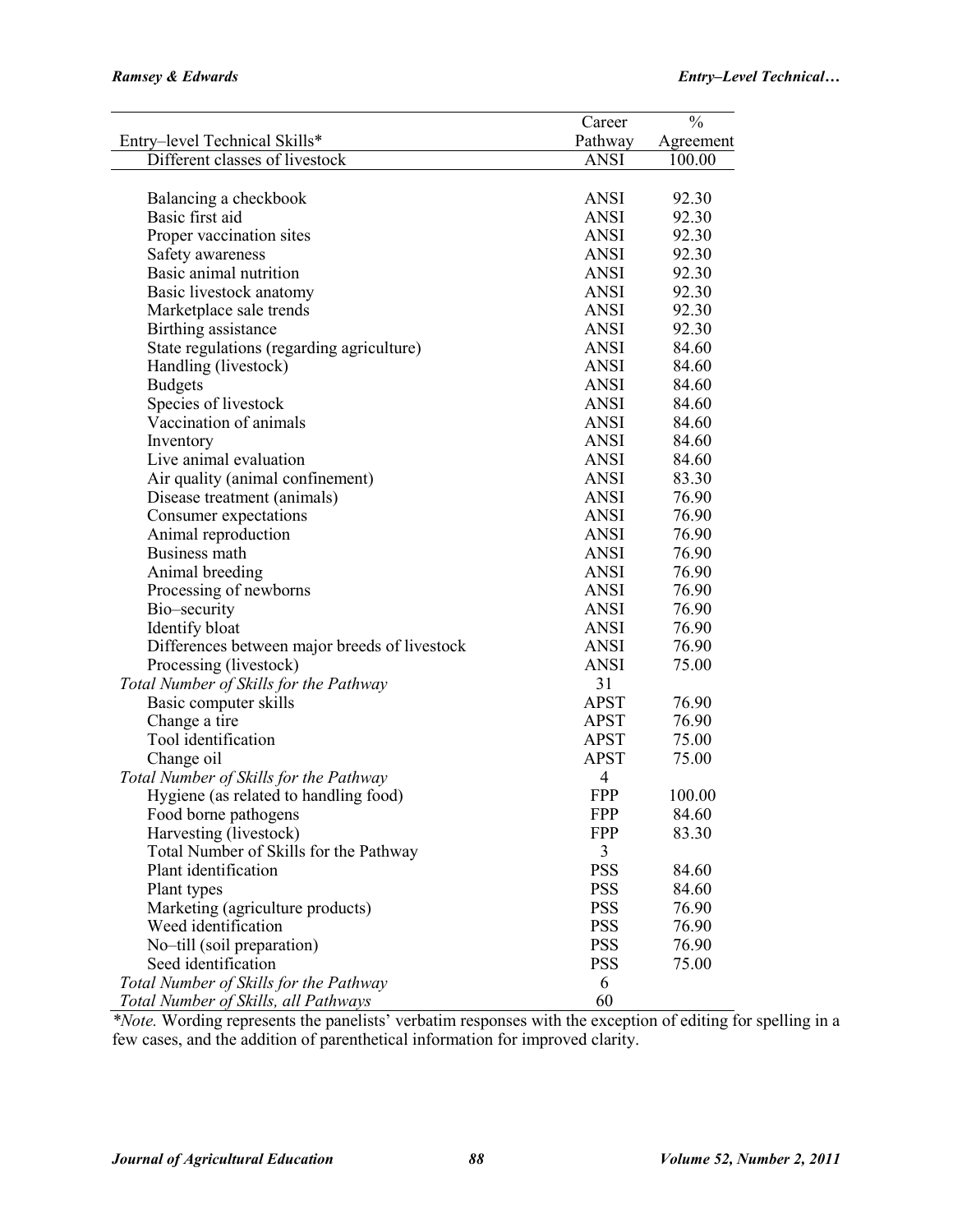# **Conclusions**

Concerning objective one, a majority of the agricultural industry panelists were Caucasian males who ranged in age from 20 to 49. A majority of panelists identified FFA as the agricultural youth association in which they were most involved as youth. A majority of panelists reported five or more years of participation in agricultural youth associations; the panelists' predominant level of participation was very involved. Eighty–three percent of panelists reported participation in SAEs or 4–H projects as youth. A majority of the SAEs or 4– H projects reported were entrepreneurial. A majority of panelists identified that their SAEs or 4–H projects had led to the acquisition of entry–level technical skills.

Regarding objective two, the expert panelists reached consensus of agreement on 60 entry–level technical skills that should be learned by students participating in supervised agricultural experiences (Table 2). So, it was concluded that students' acquisition of these technical skills could facilitate their preparation for entry–level positions in the agricultural industry. The panelists reached consensus of agreement on the highest number of entry–level technical skills from two career pathways: Animal Science (31) and Agricultural Communications (13) (Table 2). Accordingly, it was concluded that, based on the panelists' perceptions, SAEs held more potential for students acquiring entry–level technical skills related to these career pathways.

As for objective three, this study identified the career pathways selected industry experts perceived as having the largest number of entry– level technical skills that should be learned by students who participate in the SAE component of secondary agricultural education in Oklahoma. These findings support Roberts and Ball's (2009) content–based model of teaching agricultural education and expanded its relevance to SAE. Specifically, the identification of entry–level technical skills per the seven career pathways for the AFNR career cluster informs the *Agricultural Instruction and Skill Acquisition* component of the model proffered by Roberts and Ball (Figure 1).

# **Recommendations**

*Recommendations for Future Practice* 

Teacher educators of agricultural education should make the Agriculture, Food, and Natural Resources Career Cluster and the representative career pathways more transparent to pre–service students during their teacher preparation program. The integration of SAE opportunities throughout the seven career pathways and the link that exists between agricultural industry representatives' expectations (i.e., potential employers) and the entry–level technical skill acquisition of secondary agricultural education students should be emphasized.

State staff members who are responsible for secondary agricultural education in Oklahoma should consider facilitating externship opportunities that allow teachers to experience industry environments and expectations for entry–level workers. According to Luft (1999), externships help teachers make their instruction more relevant when preparing students for the world of work. Work–based learning experiences are important for teachers as well as the students who are enrolled in agricultural education. Teachers could use contextual examples from their externship experiences when planning, facilitating, and assessing students' SAEs.

Teacher attitudes and expectations influence student participation in SAEs (Dyer & Osborne, 1995). Camp et al. (2000) reported that SAE, as structured then, was a vital component of a comprehensive program of secondary agricultural education. Rayfield and Wilson (2009) identified that principals viewed SAEs as an important part of secondary agricultural education in North Carolina schools. This study found that selected agricultural industry experts perceived students should learn entry–level technical skills, related to their employability in the agricultural industry, through SAEs. The career pathways Animal Science and Agricultural Communications were recognized more than the other five. So, teachers, teacher educators, and state program leaders should continue to facilitate and promote the SAE component of secondary agricultural education. In particular, teachers should consider increasing their collaboration with industry partners to provide worksite placement opportunities in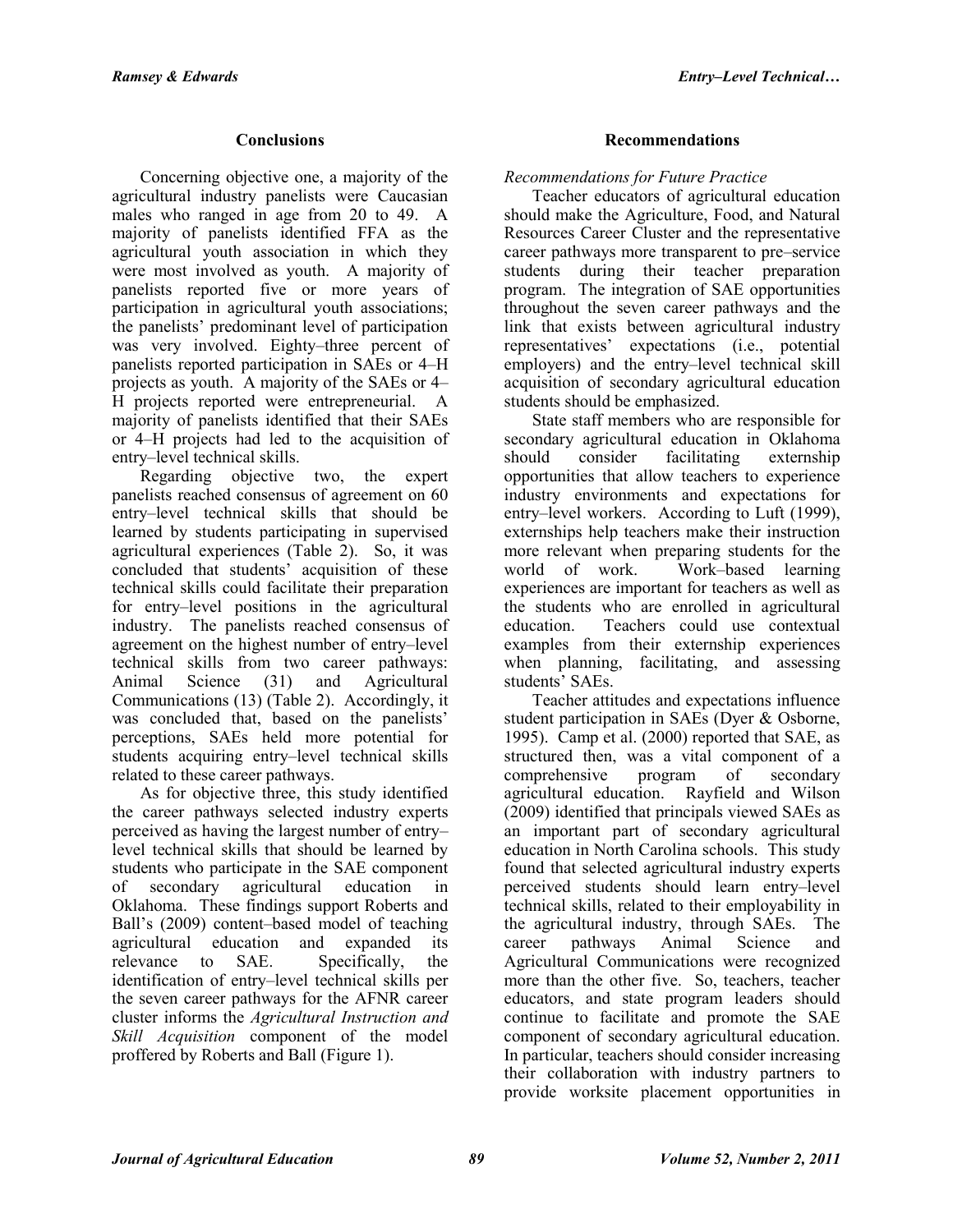which students conduct their SAEs (National Council for Agricultural Education, 1992).

# *Recommendations for Future Research*

Pals (1988) reported that employers recognized the benefits of SAE to students. Results of this study supports Pals' conclusion. However, inquiries should be conducted to determine the appropriate role of industry participation in the SAE component of secondary agricultural education in Oklahoma. Further investigation of experts' perceptions regarding the SAE component of the secondary agricultural education model is needed. For example, what are industry experts' views on how best they could collaborate with agriculture teachers on planning and facilitating students' SAEs such that opportunities for learning entry– level technical skills are optimized (i.e., through worksite placements)? Moreover, how are agricultural industry experts being used by teachers currently (e.g., as advisory group members or otherwise) to inform the relevance of their programs, including students' SAEs? Concomitantly, what is the role of the agricultural industry in Oklahoma regarding state–level decision making on the direction and future of secondary agricultural education, including significant programmatic aspects such as students' SAEs? These questions warrant additional inquiry.

The career pathways of ANSI and AGCM were identified as having the most potential for entry–level skill acquisition through students' participation in SAEs. Conversely, experts identified fewer skills in the pathways of FPP, AGBMGT, APST, and PSS as having the potential to be learned through students' SAEs. Additional study is needed to understand more clearly the potential for skill acquisition in these pathways through student participation in SAE. The absence of any entry–level technical skills representing the NRES career pathway reaching "consensus of agreement" may reflect the panel's composition (Table 1); i.e., only one expert represented that career pathway. Two skills from this pathway were identified during round one of the study but failed to reach sufficient consensus in round two to be carried forward. Further investigation should be conducted regarding this career pathway and its relationship to students' SAEs, especially due to the escalating imperatives of environmental

sustainability and "green collar" jobs in Oklahoma and the United States generally.

#### **Discussion and Implications**

Phipps et al. (2008) described the purpose of agricultural education as preparing people for entry or advancement in agricultural occupations and professions, job creation, and agricultural literacy. The National FFA Organization reported that more than 300 career opportunities in the agricultural science, food, fiber, and natural resources industry exist (2008–2009 Official FFA Manual). A comprehensive program model consisting of classroom and laboratory instruction, FFA, and supervised agricultural experience is used to deliver experiential learning opportunities to students enrolled in secondary agricultural education (Dyer & Osborne, 1995; Roberts & Ball, 2009, Talbert et al., 2007). Findings of this study support using the SAE component of secondary agricultural education to assist students in learning entry–level technical skills.

Notably, not all career pathways were viewed by the study's Delphi panelists as holding or promoting a substantial number of entry–level technical skills, e.g., Food Products and Processing. However, the Oklahoma Governor's Council for Workforce and Economic Development (GCWED) report, *Understanding the Knowledge and Skill Gaps Impacting the State's Key Industry Sectors*  (Oklahoma Department of Commerce, 2005), identified the agriculture and food–processing sector as one of six targeted industries that were at risk. This sector includes the production of agricultural products, animal food manufacturing, dairy product manufacturing, animal processing, beverage manufacturing, industrial machine manufacturing, and numerous other enterprises. Per the report, "at risk" meant those critically important industry sectors that would experience gaps in availability of workers with the necessary technical skills needed to sustain the industry in Oklahoma.

Manufacturing is one of the top five industries in Oklahoma that account for two– thirds of the state's jobs. Oklahoma's manufacturing industry is driven by processed meat, tire manufacturing, oil and gas field machinery and equipment, air conditioning and heating equipment, as well as poultry processing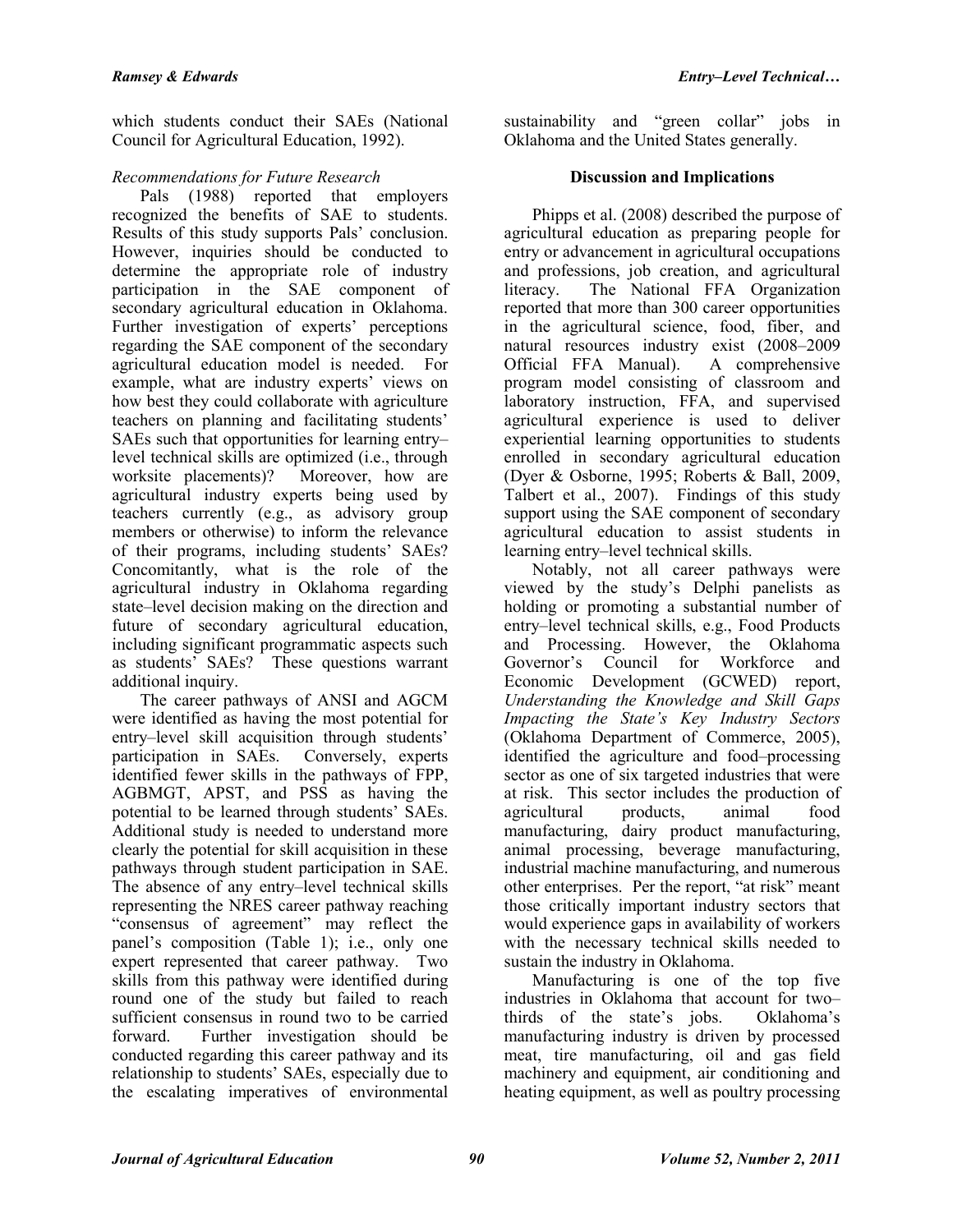(Oklahoma Department of Commerce, 2005). Of the top 10 agricultural knowledge<br>requirements. "Mechanical" and "Food requirements, "Mechanical" and "Food Production" were identified as the first and second knowledge items needed in the agriculture and food processing industry in Oklahoma (Oklahoma Department of Commerce, 2005). However, the findings of this study are incongruent or "imbalanced" with the needs identified by the GCWED report. Industry experts reached "consensus of agreement" on only three entry–level technical skills for the Food Products and Processing pathway and four skills in the career pathway Agricultural Power, Structures and Technology. These are career pathways that could prepare students for entry–level positions in the Mechanical and Food Production sectors of Oklahoma's agriculture and food processing industry.

In addition, an *Occupational Outlook Quarterly* report, prepared by the U.S. Department of Labor (2006), identified occupations and their viability from 2004 through 2014. The pathways of Food Products and Processing as well as Agribusiness and Management (three skills each that reached consensus, respectively in this study) will show "average growth" in the time frame represented

by the report. Therefore, jobs are available and could provide future opportunities for students seeking entry–level employment in those areas either during high school (e.g., worksite placement SAEs) or after graduation. So, change may be needed to ensure more students participate in SAEs that present them with opportunities to learn job skills in those occupational areas.

This study identified entry–level technical skills that industry experts perceived should be learned through the SAE component of the secondary agricultural education model. Accordingly, Roberts and Ball (2009) proffered a content–based model for teaching agriculture (Figure 1) relying on industry–relevant instruction that results in observable skill acquisition by students. But how should teachers, including aspirants, acquire industry– relevant content knowledge and skills, so they are prepared to facilitate SAEs such that their students learn and practice entry–level technical skills sufficiently? Is Luft's (1999) view on "externships" an appropriate answer? What may be other methods or approaches? These questions require further study and dialogue by agricultural education professionals and interested stakeholders.

## **References**

*2008–2009 Official Manual.* Indianapolis, IN: National FFA Center, National FFA Organization

- Anglin, G. L. (1991). *Instructional technology past, present and future*. Englewood, CO: Libraries Unlimited Inc.
- Baggett–Harlin, J., & Weeks, W. G. (2000). FFA status of selected agricultural education enrollees in Oklahoma. *Journal of Southern Agricultural Education Research, 50*(1), 160–166.
- Buriak, P., & Shinn, G. C. (1989). Mission, initiatives, and obstacles to research in agricultural education: A national Delphi using external decision makers. *Journal of Agricultural Education, 30*(4), 14–23. doi: [10.5032/jae.1989.04014](http://dx.doi.org/10.5032/jae.1989.04014)
- Camp, W. G., Clarke, A., & Fallon, M. (2000). Revisiting supervised agricultural experience*. Journal of Agricultural Education, 41*(3), 13–22. doi: [10.5032/jae.2000.03013](http://dx.doi.org/10.5032/jae.2000.03013)
- Carl D. Perkins Career and Technical Education Improvement Act, 20 U.S.C. § 2301 (2006).
- Creswell, J. W. (2005). *Educational research: Planning, conducting, and evaluating quantitative and qualitative research* (2nd ed.). Upper–Saddle River, NJ: Pearson Education.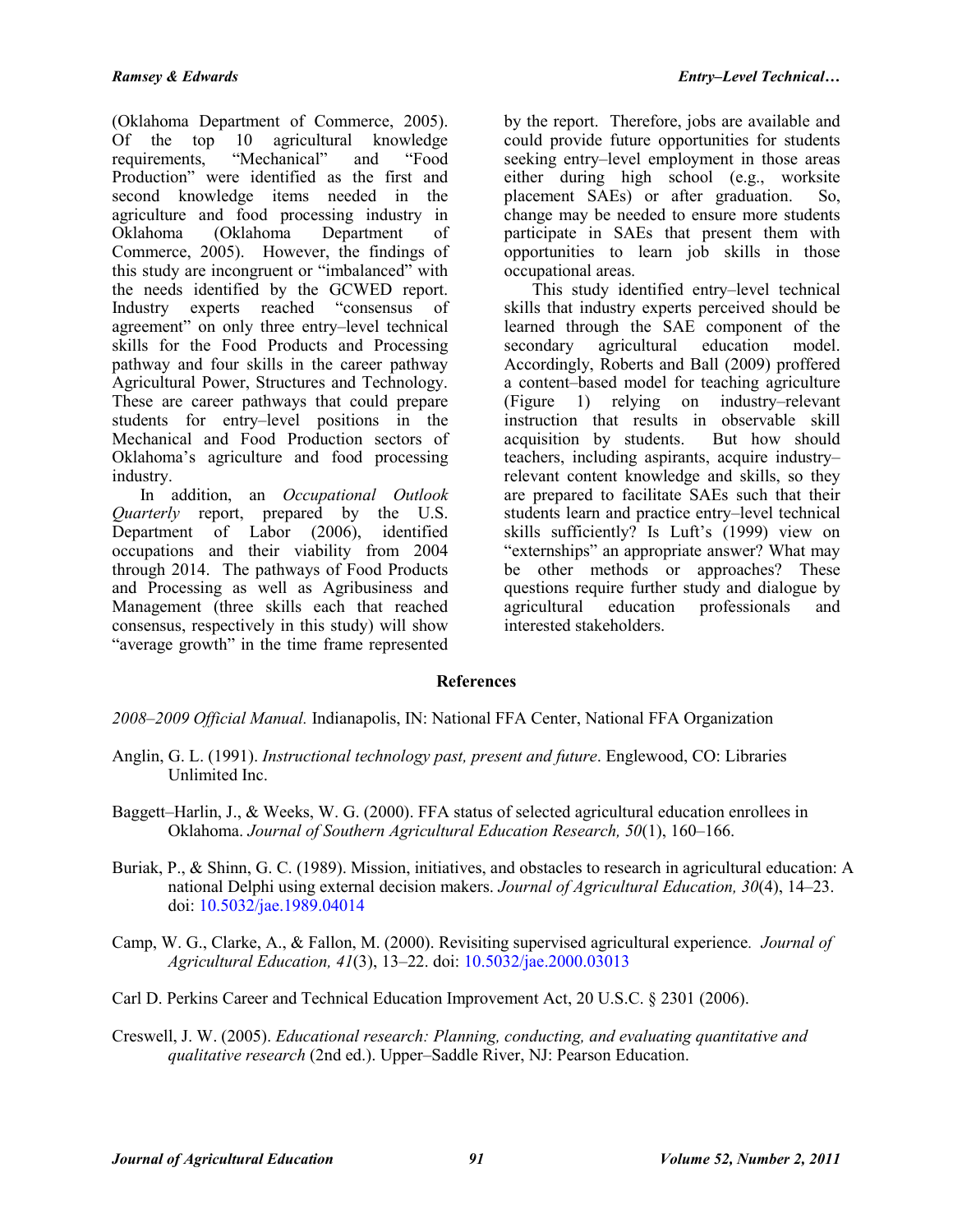- Dalkey, N. C. (1969). *The Delphi method: An experimental study of group opinion.* Santa Monica, CA: The Rand Corporation.
- Dalkey, N. C., Rourke, D. L., Lewis, R., & Snyder, D. (1972). *Studies in the quality of life*. Lexington, MA: Lexington Books.
- Dyer, J. E., & Osborne, E. W. (1995). Participation in supervised agricultural experience programs: A synthesis of research. *Journal of Agricultural Education, 36*(1) 6–14. doi: [10.5032/jae.1995.01006](http://dx.doi.org/10.5032/jae.1995.01006)
- Dyer, J. E., & Williams, D. L. (1997). Benefits of supervised agricultural experience programs: A synthesis of research. *Journal of Agricultural Education, 38*(4), 50–58. doi: [10.5032/jae.1997.04050](http://dx.doi.org/10.5032/jae.1997.04050)
- Goecker, A. D., Gilmore, J. L., Smith, E., & Smith, P. G. (2005–2010). *Employment opportunities for college graduates in the U.S. food, agricultural, and natural resources systems.* Food and agricultural education information system, Blacksburg, VA, Virginia Tech. Retrieved from http://faeis.ahnrit.vt.edu/supplydemand/2005–2010
- Helmer, O. (1966). *Social technology*. New York, NY: Basic Books, Inc.
- Hoachlander, G. (2008). Bringing industry to the classroom. *Educational Leadership*, *65*(8), 22–27.
- Hsu, C., & Sandford, B. A. (2007). The Delphi technique: Making sense of consensus. *Practical Assessment Research & Evaluation, 12*(10), 1–7.
- Jacobs, J. M. (1996). *Essential assessment criteria for physical education teacher education programs: A Delphi study* (Unpublished doctoral dissertation). West Virginia University, Morgantown, VA.
- Jenkins, C. C. (2009). *A quality agricultural education program: A national Delphi study* (Unpublished doctoral dissertation). University of Kentucky, Lexington, KY.
- Linstone, H. A., & Turoff, M. (Eds.). (1975). *The Delphi method: Techniques and applications.* Reading, MA: Addison–Wesley Publishing Company.
- Linstone, H. A., & Turoff, M. (Eds.). (2002). *The Delphi method: Techniques and applications.* Retrieved from http://is.njit.edu/pubs/delphibook/delphibook.pdf
- Luft, V. D. (1999). School to careers: How agricultural education can contribute. *The Agricultural Education Magazine, 72*(3), 20–25.
- Martin, A. G. & Frick, M. J. (1998). The Delphi technique: An informal history of its use in agricultural education research since 1984. *Journal of Agricultural Education, 39*(1), 73–79. doi: [10.5032/jae.1998.01073](http://dx.doi.org/10.5032/jae.1998.01073)
- National Council for Agricultural Education. (1992). *Experiencing agriculture: A handbook on supervised agricultural experience*. Alexandria, VA: Author.
- National Research Council. (1988). *Understanding agriculture: New directions for education.* Washington, D.C.: National Academy Press.
- Oklahoma Department of Career and Technology Education. (2009). *Agricultural education courses and standards.* Retrieved from http://www.Oklahomacareertech.org/aged/ag%20standards1.htm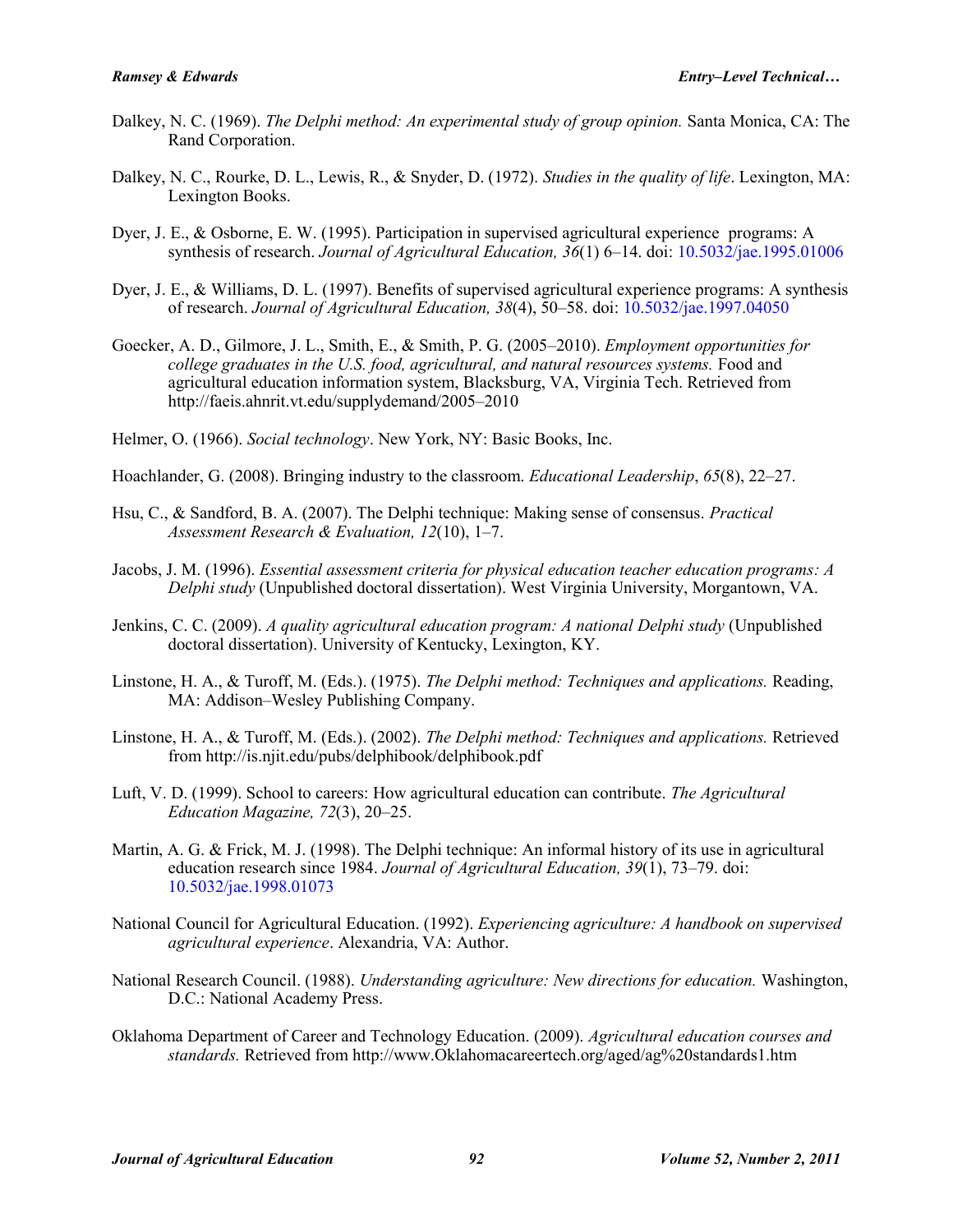- Oklahoma Department of Commerce. (2005). Oklahoma state of the workforce report. *Understanding the knowledge and skill gaps impacting the state's key industry sectors*. Governor's Council for Workforce and Economic Development. Retrieved from http://staging.oklahomacommerce.gov/test1/dmdocuments/2005 State of the Workforce Report 2109051656.pdf
- Pals, D. A. (1988). Value of supervised occupational experience programs as perceived by parents, employers, and vocational agriculture instructors. *Journal of Agricultural Education, 30*(2), 18–25. doi: [10.5032/jae.1989.02018](http://dx.doi.org/10.5032/jae.1989.02018)
- Phipps, L. J., Osborne, E. W., Dyer, J. E., & Ball, A. (2008). *Handbook on agricultural education in public schools* (3rd ed.). Clifton Park, NY: Thompson Delmar Learning.
- Ramsey, J. W. (2009). Identifying entry–level skills expected by agricultural industry experts and determining teachers' perceptions on whether they are being learned through students' participation in the supervised agricultural experience component of the secondary agricultural education program: A two–panel Delphi study (Doctoral dissertation). Retrieved from http://proquest.umi.com
- Rayfield, J., & Wilson, E. (2009). Exploring principals' perceptions of supervised agricultural experience, *Journal of Agricultural Education, 50*(1), 70–80. doi: [10.5032/jae.2009.01070](http://dx.doi.org/10.5032/jae.2009.01070)
- Roberts, T. G., & Ball A. L. (2009). Secondary agricultural sciences as content and context for teaching. *Journal of Agricultural Education, 50*(1), 81–91. doi: [10.5032/jae2009.01081](http://dx.doi.org/10.5032/jae2009.01081)
- Ruffing, K. (2006). *The history of career clusters.* (States Career Clusters Initiative). Retrieved from http://www.careerclusters.org/publications.php
- Sackman, H. (1975). *Delphi critique.* Lexington, MA: The Rand Corporation.
- Shinn, G. C., Wingenbach G. J., Briers, G. E., Lindner, J. R., & Baker, M. (2009). Forecasting doctoral– level content in international agricultural and extension education – 2010: Viewpoint of fifteen engaged scholars. *Journal of International Agricultural and Extension Education, 16*(1) 57–71.
- Steele, R. (1997). Analysis of the continuing decline in use of supervised agricultural experience (SAE) in New York state. *Journal of Agricultural Education, 38*(2), 49–58. doi: [10.5032/jae.1997.02049](http://dx.doi.org/10.5032/jae.1997.02049)
- Stitt–Gohdes, W. L., & Crews, T. B. (2004). The Delphi technique: A research strategy for career and technical education. *Journal of Career and Technical Education, 20*(2), 55–67.
- Talbert, B. A., Vaughn, R., Croom, B. D., & Lee, J. S. (2007). *Foundations of agricultural education* (2nd ed.). Danville, IL: Professional Educators Publications.
- U.S. Department of Labor. (2006). *Occupational outlook quarterly*. Bureau of Labor Statistics. Retrieved from http://www.bls.gov/opub/ooq/2006/spring/contents.htm

Weaver, W. T. (1971). The Delphi forecasting method*. Phi Delta Kappan, 52*(5), 267–273.

JON W. RAMSEY is an Assistant professor of Agricultural Education in the Department of Agricultural Education, Communications and Leadership at Oklahoma State University, 455 Agricultural Hall, Stillwater, OK 74078, jon.ramsey@okstate.edu